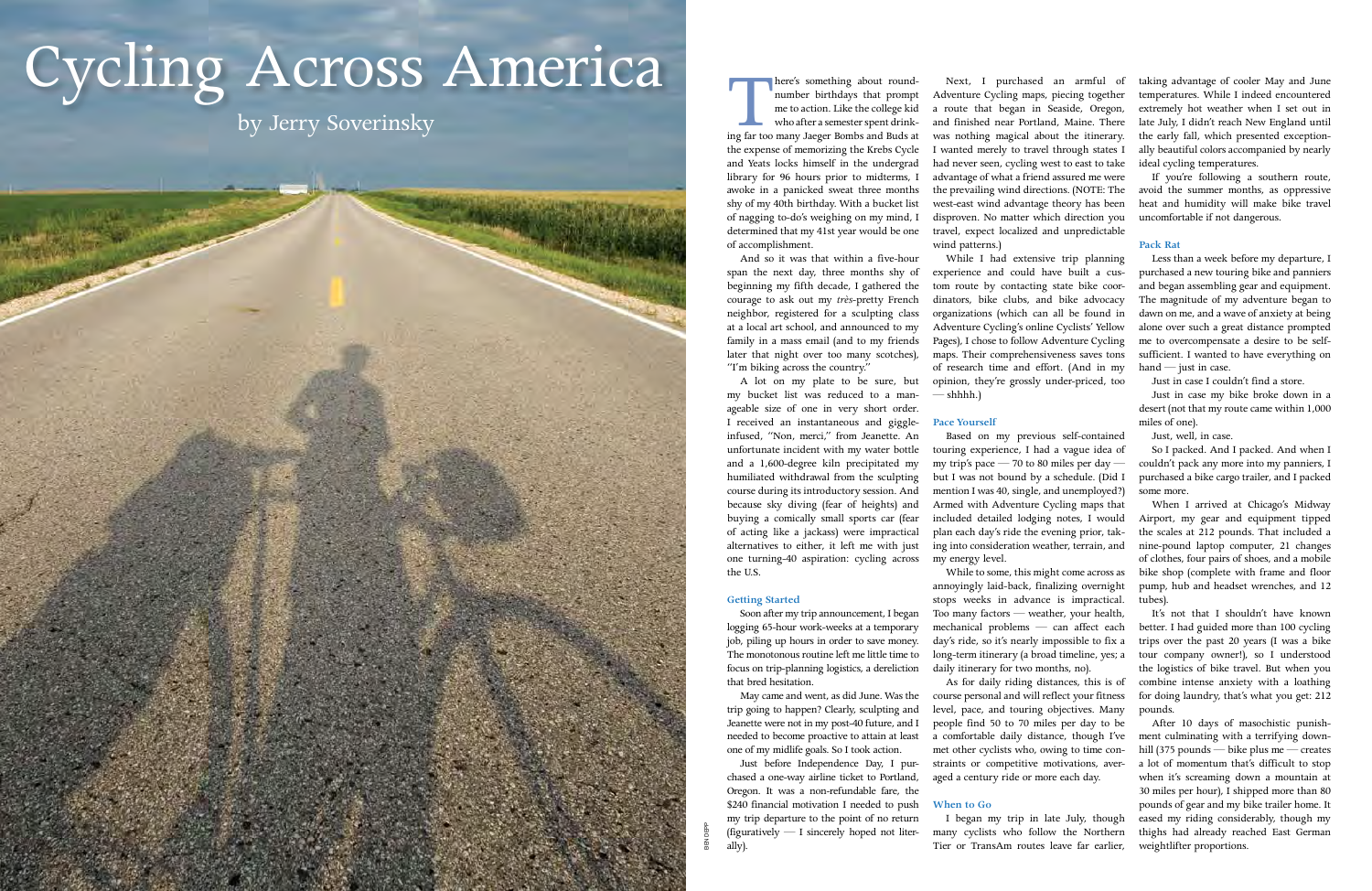My resulting load included five changes of clothing, rain gear, toiletries, basic bikerepair equipment (three tubes, tire tools, a multi-tool, extra brake shoe, four spokes, and a frame pump), a cell phone and charger, first-aid kit, front and rear panniers, a handlebar bag, and bike maps. (Note: a suggested packing list at www.adventure cycling.org/features/packing.cfm will spare you my trial-by-error approach.)

Despite what I wanted, it turned out to be all that I needed.

#### **Up to the Task**

From a physical perspective, I believe that most reasonably active people can

complete a cross-country bike trip. I base this conclusion on more than 20 years of experience guiding bike trips and working as a group fitness instructor for several years.

However, and here's the qualifier: to maximize your enjoyment — or more accurately, to minimize your physical discomfort — you should adequately prepare for the challenge. Take it from me, I learned the hard way.

Altogether in the month prior to my departure, I cycled 24 miles. And that includes the four miles that I test-rode my cargo-trailer–equipped new bike.

shape, I was fairly active so I was confident — especially with my bike-touring experience — that I could ease my way into the tour, strengthening the requisite muscles en route.

#### **Bad mistake**

Proper preparation should include several weeks of cycling with a bike loaded with gear — as close to touring conditions as possible. There's no prescribed distance or duration; just ride enough that you feel completely confident in your ability to handle your bike and awake the next morning refreshed and strong enough to do it all over again.

Although I wasn't in great cycling ately hoped would not think I planned to

In my case, while most of my muscles indeed adjusted quickly, my biggest muscle, alas, required weeks of acclimation.

**Taking a Seat**

And so it was that I found myself browsing the aisles of a small-town Montana Safeway less than two weeks into my trip, searching for an ointment that would

relieve my chaffed rear end.

After much deliberation, I settled discreetly on diaper-rash cream. "Is this suitable for a teething two-year old," I asked the check-out clerk, a 24-year-old woman I would never meet again but who I desperuse the cream for my personal use.

After two days of intensive use, my butt was recovering nicely. And to ensure that my rash didn't return, I obsessively applied the thick, white zinc oxide several times daily. Finally, nearly three weeks into my trip, after shedding more than 50 percent of my gear and with a bottom that was now baby-smooth (if not calloused), cycling was non-excruciating.

> For overall trip budgeting, expect to pay \$20 to \$35 per day total if you're camping and preparing your own food, and \$65 to \$125 per day if sleeping indoors and eating dinners at restaurants.

Tending to your bottom region should be a huge priority on a cross-country trip, and you can do much to diminish the risk of discomfort. That includes adequate pretour training, making sure you're comfortable with your bike seat before setting out, and applying chamois butter liberally before every ride, especially in warm weather (though having used both chamois butter and diaper-rash cream, I can attest that both get the job done).

#### **Eat. Sleep. Repeat.**

Where you sleep and eat will be your trip's primary logistical concerns, driven by your budget and comfort preferences. (Adventure Cycling maps detail facilities along every route, including both camping and indoor lodging options.)

Commercial campgrounds can range from rustic plots of land that lack running water to commercial venues offering every conceivable amenity, with per-person pricing that averages roughly \$10 per night.

Indoor options are plentiful along the majority of routes, though variety and choices are nearly always modest. As such, you'll find ample Super 8 motels and EconoLodges, not Hiltons and Marriotts. Costs range from \$45 to \$75 per night and are usually assessed per room, which means you'll bear the entire cost if traveling alone, but half that when traveling with a companion.

You'll have the option of preparing your own meals or dining at restaurants nearly every day, though like lodging, variety is often limited. Restaurants are nearly all local diners or fast-food chains, with the occasional Applebee's or Chili's as you approach larger towns.

In addition to an energy bar or fruit every couple of hours on my ride, I would stop for lunch in the late morning or early afternoon at whatever facility was most convenient. Over time, I tended to favor gas stations because they allowed me to watch my bike when I shopped (always a concern when all of your belongings are visible to passersby) and talk freely with the locals

(amazing how many people stop to chat at a gas-station entrance when they see you dripping sweat and gulping a Gatorade, leaning against a bike loaded with gear).

Sandwiches or cans of SpaghettiOs were convenient, carb-intensive, and relatively easy on my stomach. I once ate a fourburrito lunch at a Montana Taco John's although I regretted it less than one hour later (safe to say I'll never be allowed to use the restroom at the Havre, Montana, EZ Mart again).

I recommend carrying at least a day's supply of emergency food, a strategy that served me well one day in Montana, where 105-degree heat forced me to stop unexpectedly for the night at a remote campground. The campground lacked a store and I was unable to cover the 25 miles to the nearest market, so a can of spaghetti, two oranges, and four energy bars comprised a basic but very welcomed dinner.

**Own the road.** *Cross-country riders get used to this view when pedaling the heartland.*

**continued on page 59**

Jason George